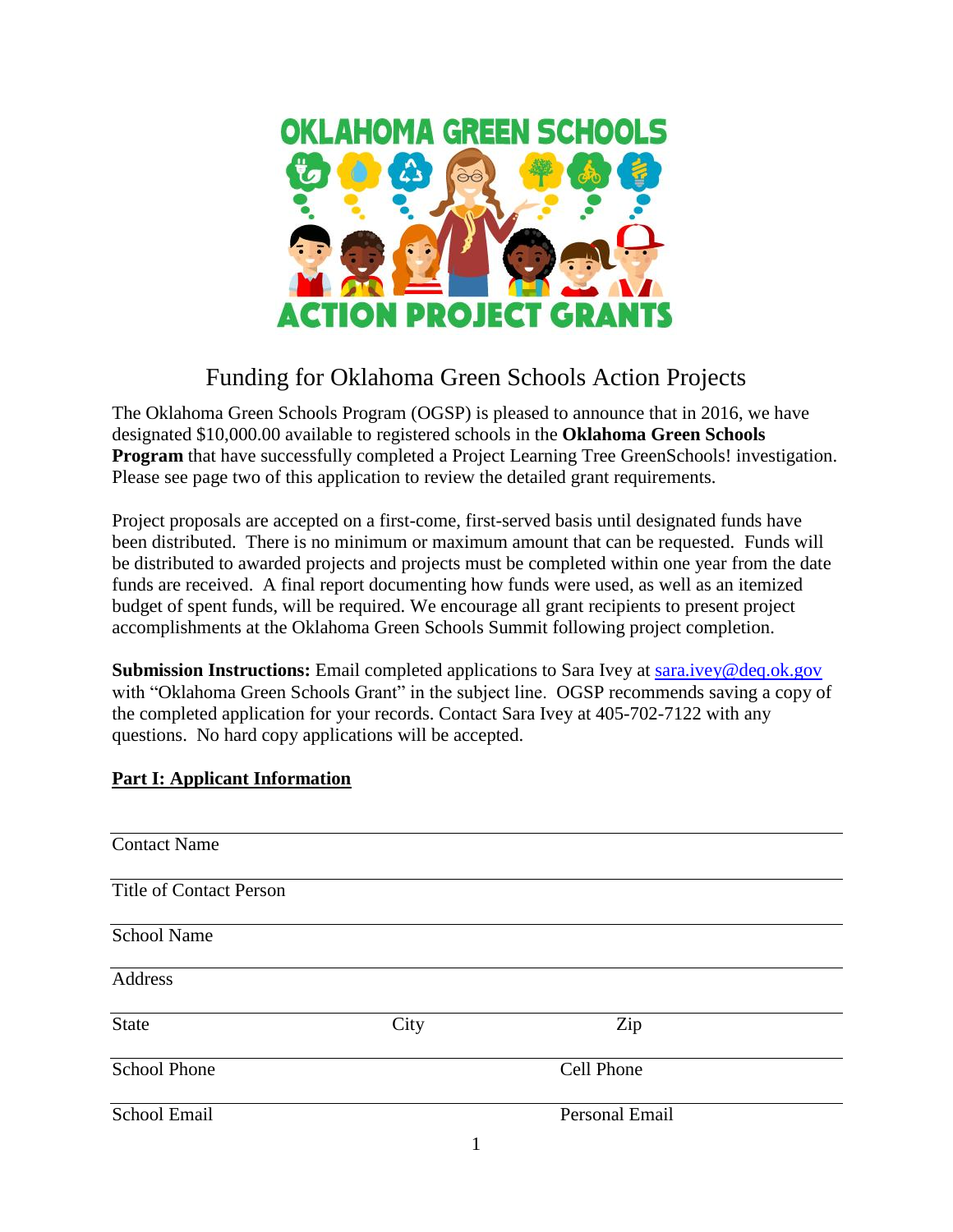#### **Summer Contact Information** (if different from above)

| Address                    |      |     |  |
|----------------------------|------|-----|--|
| <b>State</b>               | City | Zip |  |
| Phone                      |      |     |  |
| Alternate Email (required) |      |     |  |

| <b>Part II: Grant Requirements</b> |                                                                          | <b>Enter Yes or No</b> |
|------------------------------------|--------------------------------------------------------------------------|------------------------|
|                                    | 1. Is your school registered on the Oklahoma Green Schools website?      |                        |
|                                    | 2. Has your school established a Green Team consisting of students,      |                        |
|                                    | teachers, and school staff?                                              |                        |
|                                    | 3. Has your school completed one or more of the PLT <i>GreenSchools!</i> |                        |
|                                    | investigations?                                                          |                        |
|                                    | 4. Is this project based on the results and findings of one or more of   |                        |
|                                    | the PLT <i>GreenSchools!</i> investigations?                             |                        |
|                                    | 5. Is this project a service-learning experience?                        |                        |
|                                    | 6. Is the project led by students?                                       |                        |
|                                    | 7. Does this project involve local, community partners?                  |                        |

 **You must have answered "Yes" to all of the questions in Part II to be eligible for funding.**

#### **Part III: Project Overview**

| 1. | Project Title: |  |
|----|----------------|--|
|    |                |  |

2. Project Type (school recycling, school site improvement, energy conservation, etc.):

3. Grade level(s) involved:

4. Number of students involved:

5. If awarded, make the grant check payable to: \_\_\_\_\_\_\_\_\_\_\_\_\_\_\_\_\_\_\_\_\_\_\_\_\_\_\_\_\_\_\_\_ Please Note: The recipient must be a school; not an individual's name.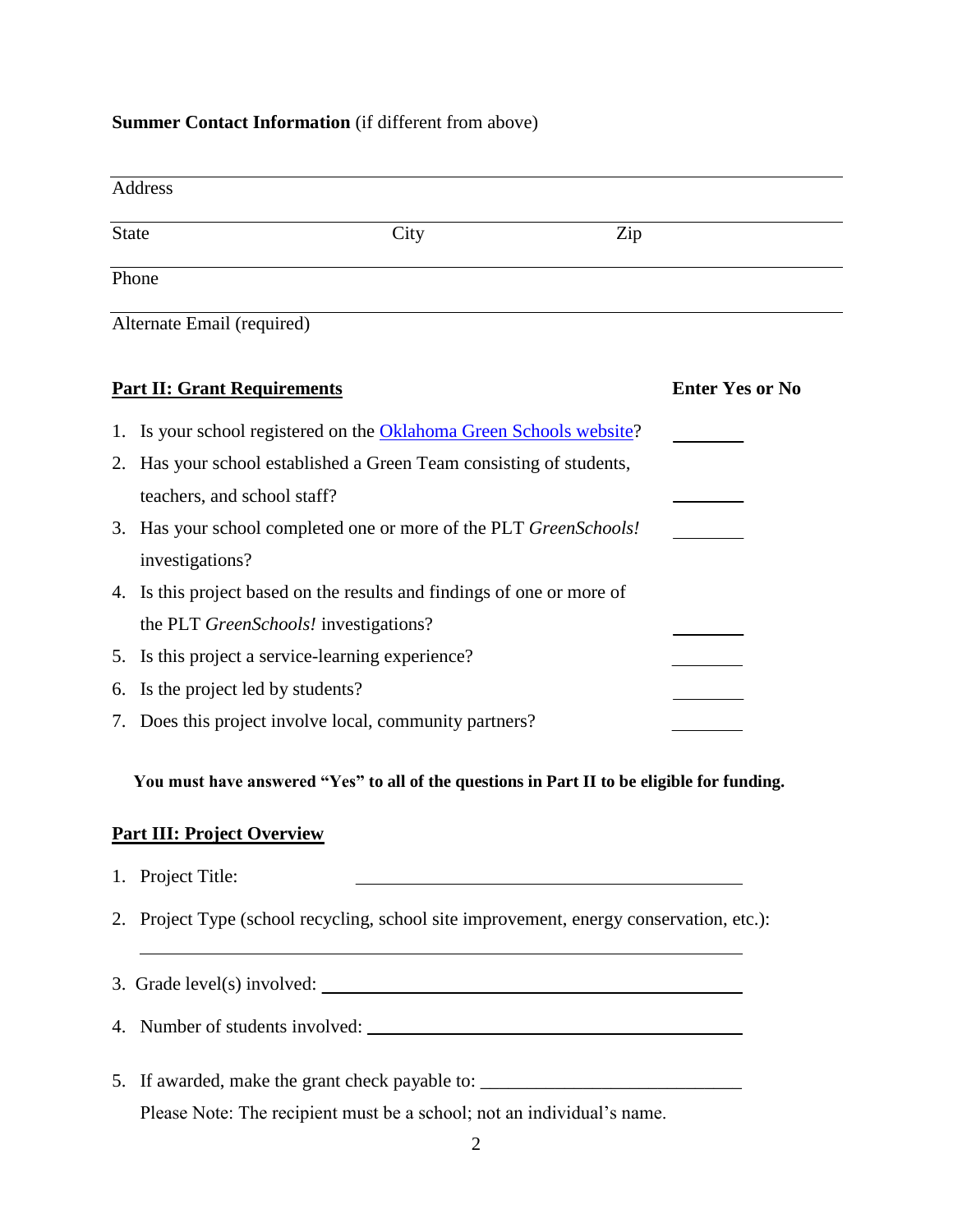6. Project Abstract: Briefly describe your project using 100 words or less.

| 7. Amount requested: \$                 |
|-----------------------------------------|
|                                         |
| 8. Acquired matching funds (if any): \$ |
|                                         |
|                                         |

#### **Part IV: Project Narrative**

1. Provide a detailed narrative of your *Green School* action project (the who, what, where, when, why). How was the project identified by the *GreenSchools!* investigation? *Limit: 750 Words*

2. Describe how your *Green School* action project exemplifies student leadership. How will students be involved in the planning and implementation of the project? *Limit: 250 Words*

3. Explain how the *Green School* action project exemplifies service-learning through its connection to academic curricula. What school need does this project address? How will the school community benefit from the project? How will students learn from the project? How will this project be tied to academic content standards? What specific lesson plans will be used in the environmental education efforts that accompany this project?

*Limit: 250 Words*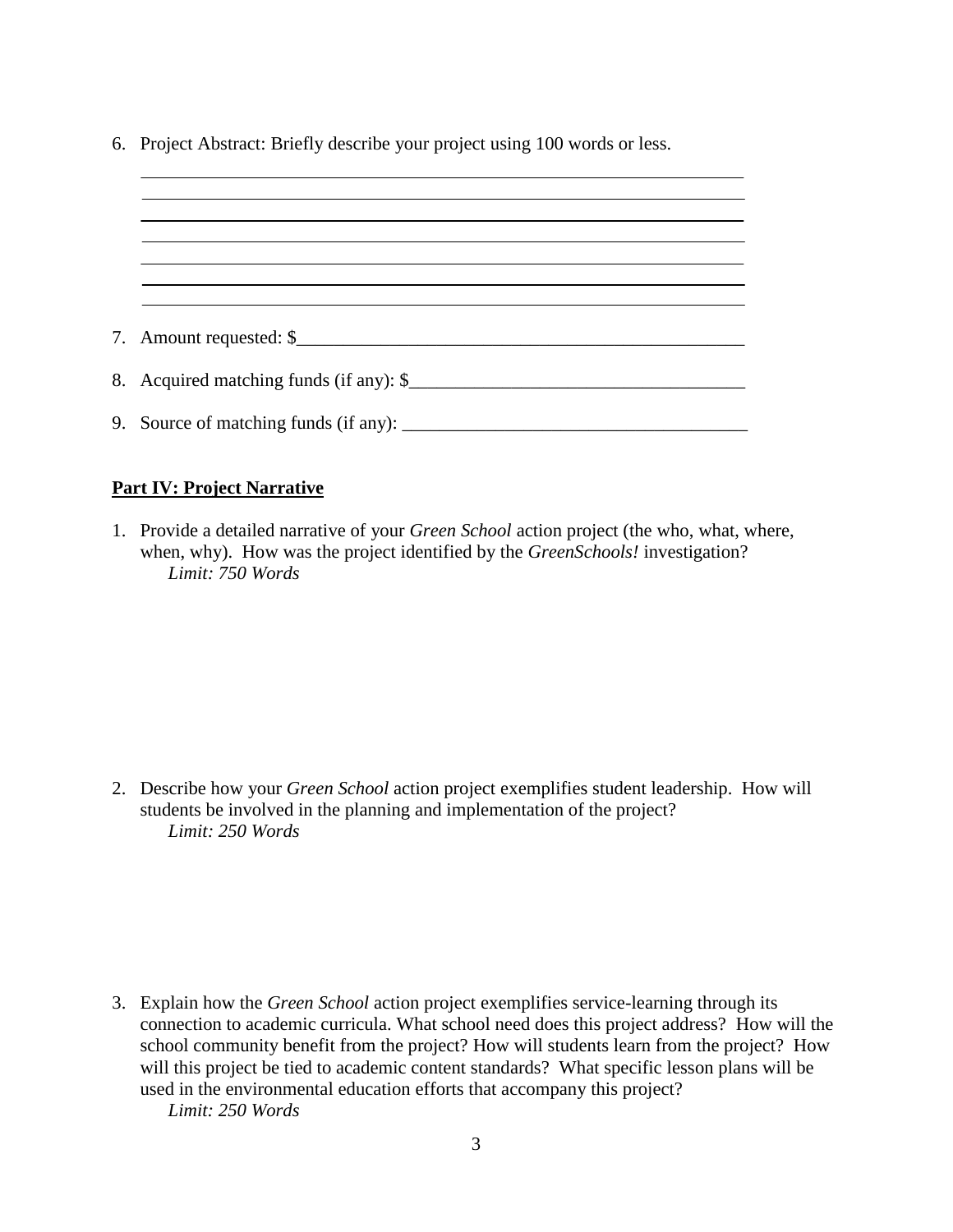4. List and describe the role of community partner organizations involved in the *Green School* action project.

*Limit: 250 Words*

5. Provide a *Green School* action project timeline, which includes anticipated commencement and completion dates. If selected for funding, projects must be completed within one year from the date funds are received.

*Limit: 250 Words*

6. Describe your plan to inform the public and local officials about your *Green School* action project's accomplishments. For example, you may write press releases for your local media, send invitations to your school board, city, and government officials for a community volunteer day, and/ or submit articles and blogs to National PLT and other project partners for newsletters, websites, and social media. *Limit: 250 Words*

# **Part V: Tax Information and Budget**

### **Tax Information (Required)**

Auditing procedures require the Oklahoma Green Schools Program to issue all grant recipients a 1099 form. To complete this form, your school's federal identification number, employer identification number (or similar) is required. These numbers can be obtained from the completion of a simple W-9 Form. In additional to this project proposal, all applicants must submit a W-9 form for their school.

Visit the Internal Revenue Service Website to download a [free W-9 Form.](http://www.irs.gov/pub/irs-pdf/fw9.pdf)

Please save, complete, and submit the W-9 Form electronically, along with this grant application. Applications without accompaniment of a W-9 Form will not be considered.

Has your school completed a W-9 Form to submit with this application (Yes or No)?